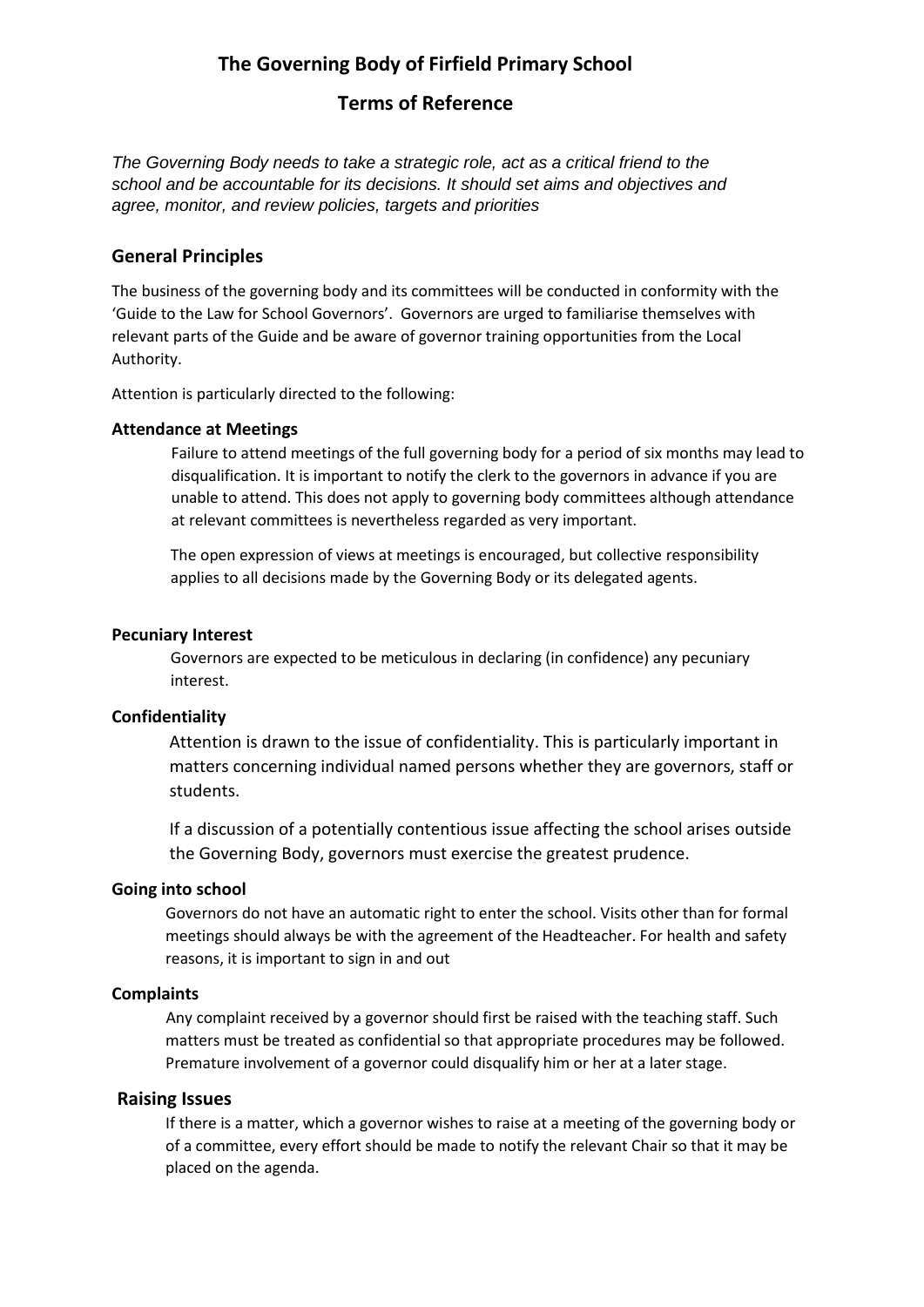### **Meetings of the Governing Body and its Committees**

Much of the work of the governing body is done by committees. Although there are some matters, which may not be delegated, they may be discussed, and recommendation made by committees for consideration by the governing body.

### **Procedures**

For meetings of the governing body and of its committees, procedures will be implemented by the relevant chair or by the clerk to the governors as appropriate. These will include:

Provision to members of the agenda and all available documentation will be made via the school email address and/or SharePoint seven days in advance of meetings; All committee decisions will be reported to the governing body at its next meeting.

A quorum will be one half of the members, rounded up and with a minimum of three members. A larger quorum is required for certain purposes as detailed in the Guide.

### **Committees**

The Governing Board will appoint a Resources Management Committee (RMC), and a Curriculum, Teaching & Learning Committee (C,T&L). They must include at least three members of the governing body.

Statutory Committees (including Staff Dismissal, Pupil Disciplinary) are constituted as needed. A committee comprising two or three governors (as required by statute) for Performance Management is constituted to carry out performance reviews of the Headteacher in co-operation with an external adviser.

Committees for Appeals or for any other specific purposes such as the school profile are constituted as required. They normally include the chair or the vice-chair of governors.

### **Standing Procedures for all Committees**

At least two thirds of the governing body must be present when a committee with delegated powers is established, and its membership and remit determined.

Persons other than governors may sit on committees but may not normally vote.

Committee membership will be determined at the first governors' meeting after membership has been decided.

The membership of an appeals committee must comprise different governors from those of a first appeals committee and be no fewer in number.

Committees to consider the exclusion of individual students must not include the Headteacher.

The Headteacher may attend any meeting unless he has a personal or pecuniary interest.

The governing body and each of its committees will meet at least once per term.

The governing body will establish a pattern of meetings for the year at its first meeting and committees will take them into account in determining their own meetings.

Each committee will provide for each full governors meeting a report on activities undertaken and decisions and recommendations agreed. This will be in the form of minutes usually. When there is no time for the minutes to be confirmed, draft minutes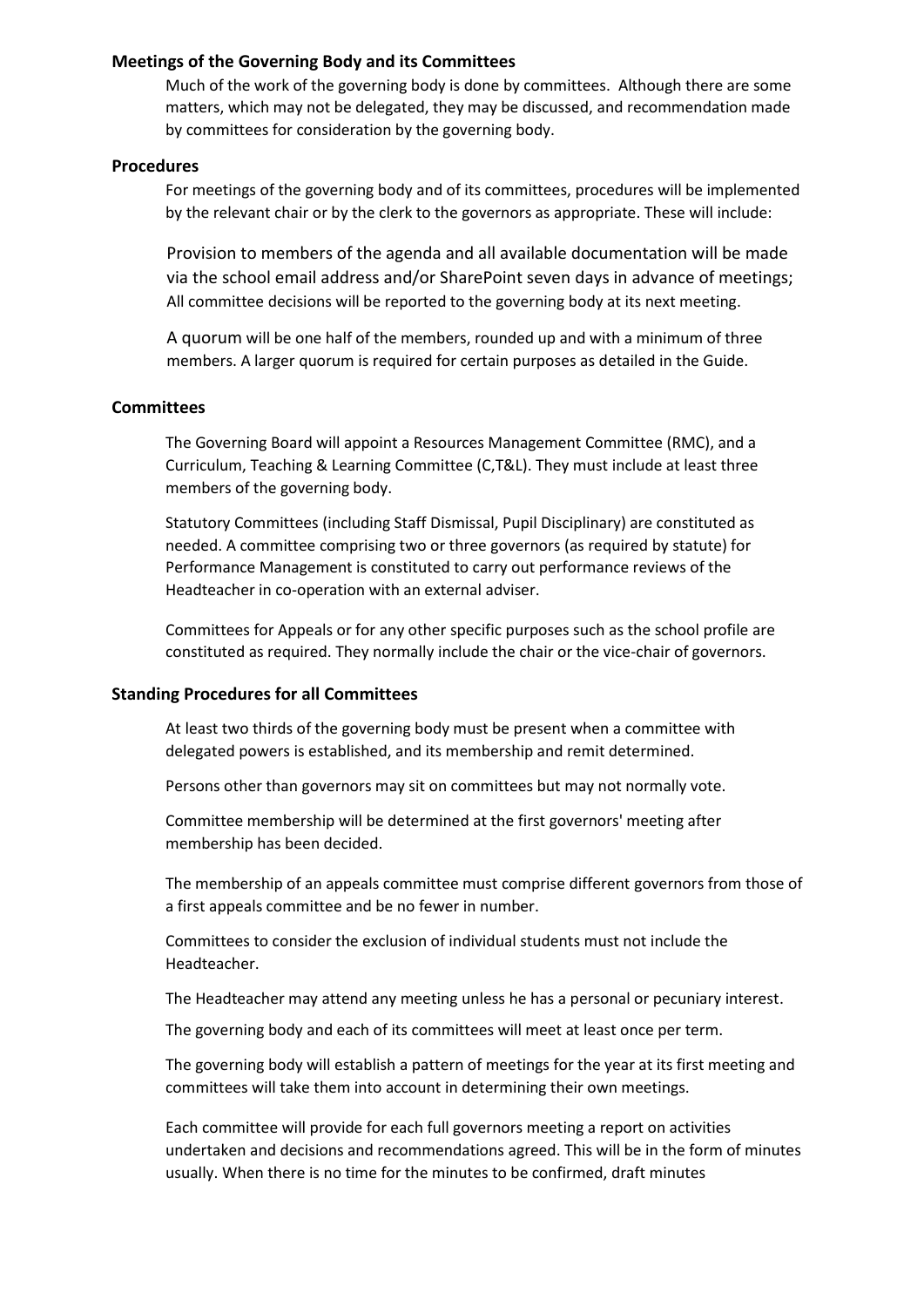(appropriately labelled) or a verbal report will be provided. Subsequent amendments will be notified at the next meeting by the provision of confirmed minutes.

Chairs of committees, after consultation with the Headteacher, will construct the agenda for each meeting in good time for it to be typed and sent to members at least one week before the date of the meeting.

# **These terms of reference agreed by the Governing Body on Thursday 14th October 2021**

Signed

Chair of Governors